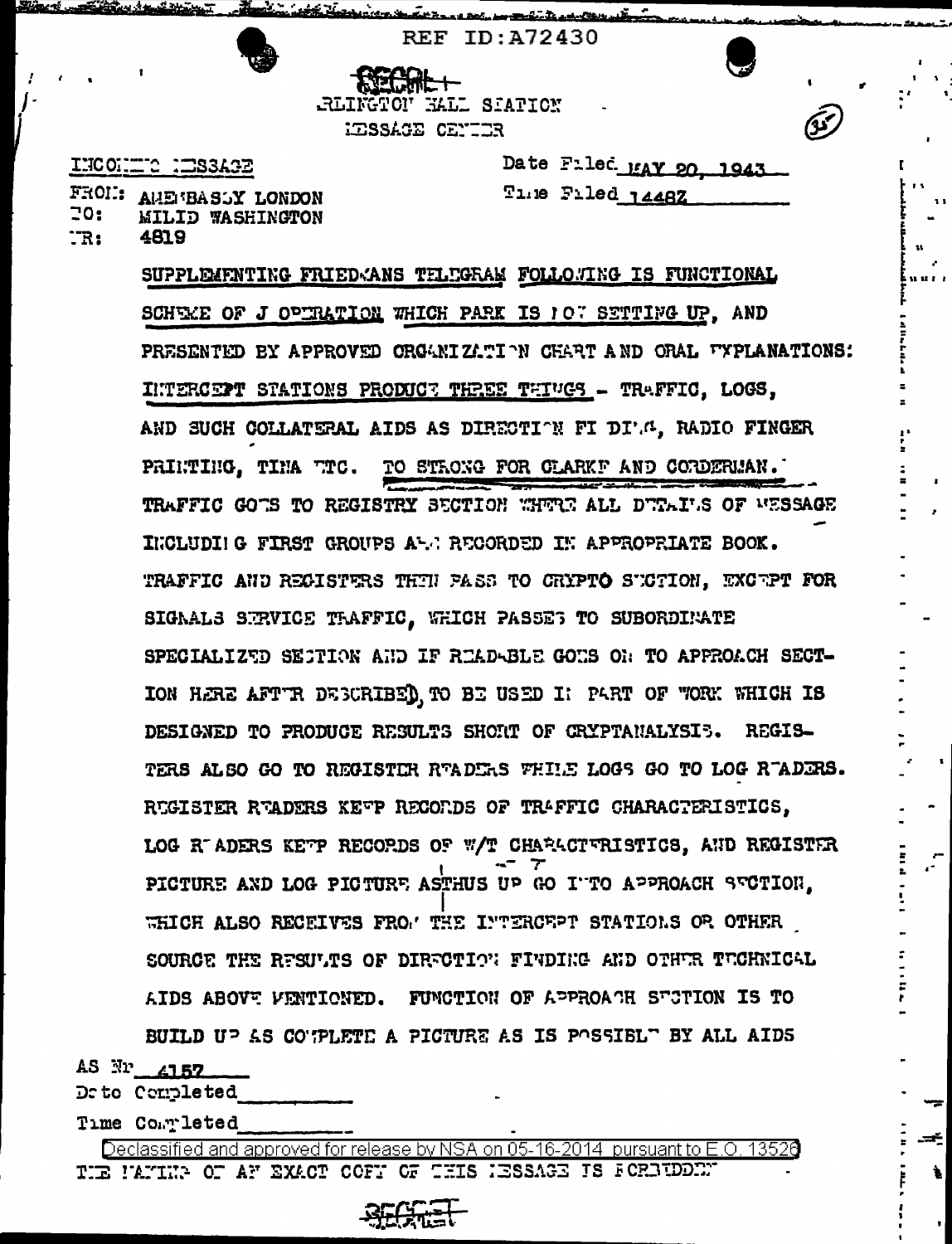|                  |   | Literature of complete and the finance of the complete and the complete of the complete of the second |  |
|------------------|---|-------------------------------------------------------------------------------------------------------|--|
|                  |   | <b>REF ID: A72430</b>                                                                                 |  |
|                  | € | لتشتبطها                                                                                              |  |
|                  |   | . RUINGTOF RALL STATION                                                                               |  |
|                  |   | <b>HEFTIES</b> CENTER                                                                                 |  |
| INCONDIC LEBSAGE |   | Date $F:$ led                                                                                         |  |

**Time Filed** 

 $F.01.:$ **TO:** 

4819  $TR:$ 

## PAGE TWO

SHORT OF CRYPTANALYSIS AND SHORT OF COLLATERAL INTELLIGENCE RIATING TO CONTENT OF MES AGES. IN SHORT, COLLATEPAL INTELL-IGENCE AT THIS STAGE RELATES TO ENEMYS COMMUNICATIONS NOT AND INFORMATION DURIVED FROM ENPLOYMENT OF TECHNICAL F-CILITIFS. FUSION SECTION ALSO RECEIVES FROM CRYPT SECTION ALL INFORMATION ABOUT DISCRIMINANTS AND INDICATORS. THAT PART OF APPROACH SECTIONS RESULTS WHICH ARE INCAPABLE OF FURTHER FUSION. BECAUSE TRAFFIC IS NOT RUADABLE. GOES DIRUCTLY TO THE POINT OF FINAL DISSENINATION. THE REST OF IT FEEDS INTO THE FUSION SECTION. READVILLE CRYPT SECTION PASSES ITS DECIPHTRED TRAFFIC TO SECTION CALLED QUOTE TRANSLATION, RECORDS AND FUBLICATION UNCUOTE WHERE TEXTS ARE MENDED AND TRANSLATIONS LADE. IN THIS SECTI N THER ARE ADDRESS READERS, WHO KEEP RECORDS OF NAMES AND ADDRESSES AND PAKE THEM AVAILABLE TO FUSION ROOM AND ALSO - ATTELAL READERS WHO, I GATHER FROM OBSJAVING E OPERATION, PREPARE DAILY OR WORF FREQUENT BOUND VOLUMES OF REGRAGES IN EACH CATEGORY, SETTING THIM FORTH AS EINDED IN THE ORIGINAL LANGUAGE, SO THAT THEY MAY BE CHECKED AGAINST LOOS IN STARCH FOR CRIBS AND PUT TO 'HATTY'R OTHER USES FUSION ROO" MAY DESIRE OR FIND POSSIBLE, SUCH AS IDENTIFY-ING EXACT LANGUAGE OR PROBABLE CRIBS. XK FUSION ROOT IS FOINT

AS Tr 4152

Date Coupleted

Time Co.y leted

TIE PANINA OF AT EXACT OCFT OF THIS HESSAGE IS FOREIDED.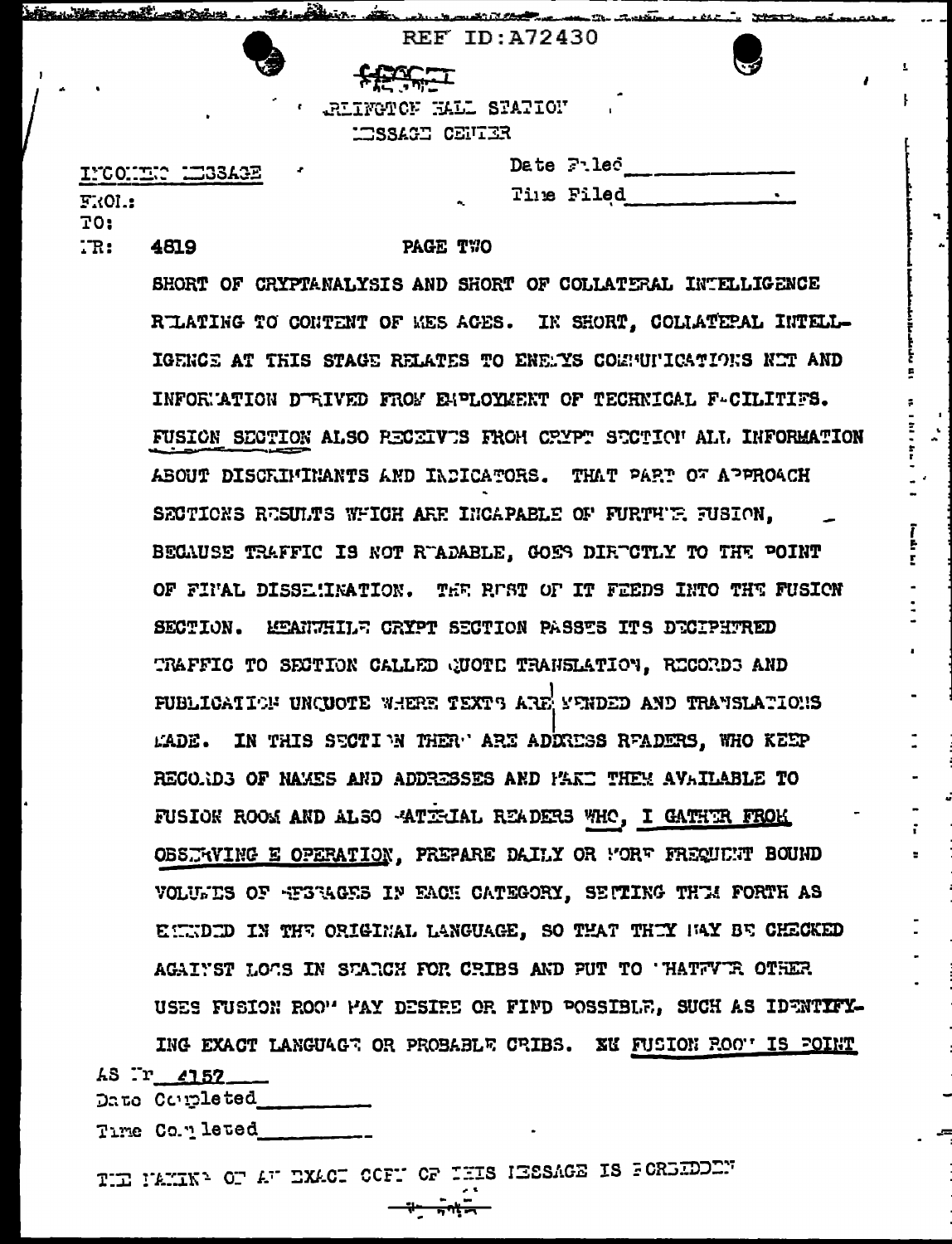|            | <u>merintan ini Ar</u> | <u>ے موقعیت میں موقع کے م</u> |
|------------|------------------------|-------------------------------|
|            | <b>REF ID: A72430</b>  |                               |
|            | $\sim$                 |                               |
|            |                        |                               |
|            | RIINGTON KALL STATION  |                               |
|            |                        |                               |
|            | ESSAGE CENTER          |                               |
| INCOLLET I | Date Filed             |                               |
| $F.01$ :   | ٠<br>Time Filed        |                               |
|            |                        |                               |
| TC:        |                        |                               |

**PAGE THREE** 

 $\mathfrak{p}_\perp$ 

WHERE COLLATERAL INTELLIGENCE IS FUSED INTO WT/TI AND CRYPT RESULTS, AND THERE IS SECTION FEEDING INTO FUSION ROOM ALL AVAILABLE IMTELLIGENCE AIDS. ONE PRINCIPAL CLASS OF THESE I: CASE OF TASY OPERATION, IS CAPTURED DOCU. ENTS. NOTE HERE A DIFFERENCE BETWE N AMERICAN AND BRITISH PRACTICE IN CASE OF THIS KIND OF WATERIAL. FRIEDMAN TELLS AT THAT CAPTURED DOCUMENTS HAVING A POSSIBLE BEARING ON ARLINGTONS WORK ARE \_ ROUTED TO ARLINGTON BY SIGNAL CORPS INVELLIGENCE UNIT OR BY LIS BUT THAT OTHERVIST AR INGTON HAS NO ACCESS TO THIS SOURCE AND THAT DOCU ENTS DO NOT COME PROMPTLY. UNDER BRITISH PRAC-TICE COPIES OF ALL CAPTURED DOCULENTS ARE SENT BY FASTEST HIANS TO PARK. NO WATTER 'HAT THEY MAY RELATE TO, AND ARE EXAMINED THERT. THEY INTEND TO FOLLOW THIS PRACTIEE IN CASE OF J FATERIAL AND THEY SAY THAT FOST OF THEIR VALUABLE INFORMATION RECEIVED FROM CAPTURED DOCULENTS WAS 'OT OF SORT WHICH PERSONS WORKING OUTSID" OF-P RK OFFRATION WOULD BE LIKELY TO SBOT AS BEING OF INTER ST TO THE . FUSION SECTION HAS FUNCTION TO ADD EVENTIAING UP AND PRODUCT INTELLIGENCE REPORTS AND ALSO TO PROVIDE DAY TO DAY GUIDE FOR INTERCEPT STATIONS OUTFUT OF FUSION SECTION AND OUTFUT OF TRANSLATION ETC SECTION, WHETHER PROCESSED TRAFFIC OR CRYPTO REPORTS OR AS Nr 4157

Dete Cumpleted

تتويط

 $\Box R$ :

4819

Time Co. rleted

THE NATIVE OF AN EXACT OCFN OF THIS IESSAGE IS FOREEDED.

<del>د ټوپې</del>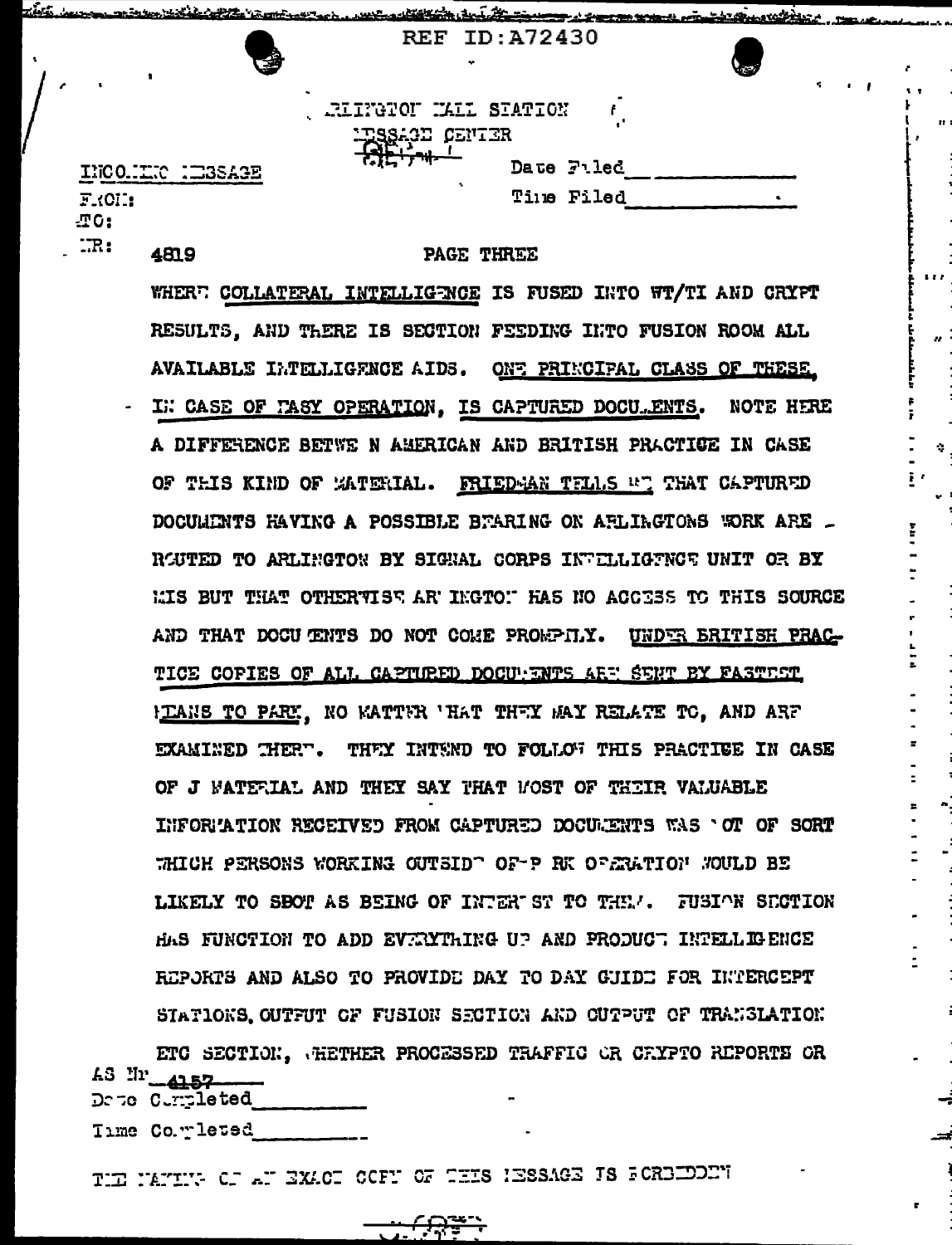|                          | KEF ID:A72450 |  |
|--------------------------|---------------|--|
|                          |               |  |
| U ARLINGTON HALL STATION |               |  |



Strangfishers of the way

Date Filed

Time Filed

INCONTIC ITSSAGE FRON:  $70:$  $TR:$ 4818

<u> aiks Sedikkuszukana, "Ität Isa I.</u>

## PAGE FOUR

IESSAGE CENTER

**- 195** 

INFORMATION GO TO INTELLIGENCE EXCHANGE AND THEN TO FINAL STOTION WHICH THEY CALL FORTIGN EXCHANGE. INTILY IGENCE EX. CHANGE IS FERELY NAME GIVEN TO SECTION WHICH HAS JOB OF LOCAL DISTRIBUTICH TO WAR OFFICE OR OTHERS HURT CAND KUST NOT BE CONFUSED WITH INTER SERVICE INTELLIGENCE EXCHANGE OF PARK, MEMTICHED IN PRIVIOUS "ESSAGE), AHILE FORMIGN WOHANGE IS POINT "HERE EVERYTHING GOES OUT TO FORTIGN ORGANIZATIONS . WORKING ON THIS SUBJUCT VIA ARLINGTON, NEW DEFILI, AUSTRALIA. AS YOU CAN SET FROW ALL TAIL. PRESENT FLAN FOR FIFTY PEOPLE PARDLY COVERS THIS OPERATION AND OFFICERS IN CHARGE HERE SAY THAT THIY HAVE SARD FIFTY IN ORDER TO GUT STARTED BUT THAT T-EY PLAN TO HAVE TWO HUNDRED MORKING IN THIS OPERATION AS SOOK AS THEY CAN GET GOING AND OBTAIN THE NECESSARY APEROVALS. PEOPLE HERE THINK OF THIS OPERATION AS PRIMARILY A PT/I PARTY AND THEY SAY THAT ITS "CHARTER" IS FIVE FOLD: FIRST TO BUILD UP AS COMPLETE A PICTURE AS POSSIBLE OF ENEMYS LINES OF CONMUNICATION : SECOND TO ESTABLISH AIDS TO CRYPT PEOPLE BY SUILDING UP PICTURE OF CHARACTERISTICS OF PESSAGES, HABITS OF OPERATORS AND ALL THAT SORT OF THING; THIRD TO BUILD UP AN ILTELLIGENCE PICTURE BY FUSION OF TI/I RESULTS, CRYPT RUSULTS

AND COLLATERAL INFORMATION, SO AS TO LEARN AS NUCH AS FOSSIBLE A3 Nr 4152

Date Completed Time Completed

THE NAMING OF AT EXACT OCFY OF THIS IESSACE IS FORETDENT